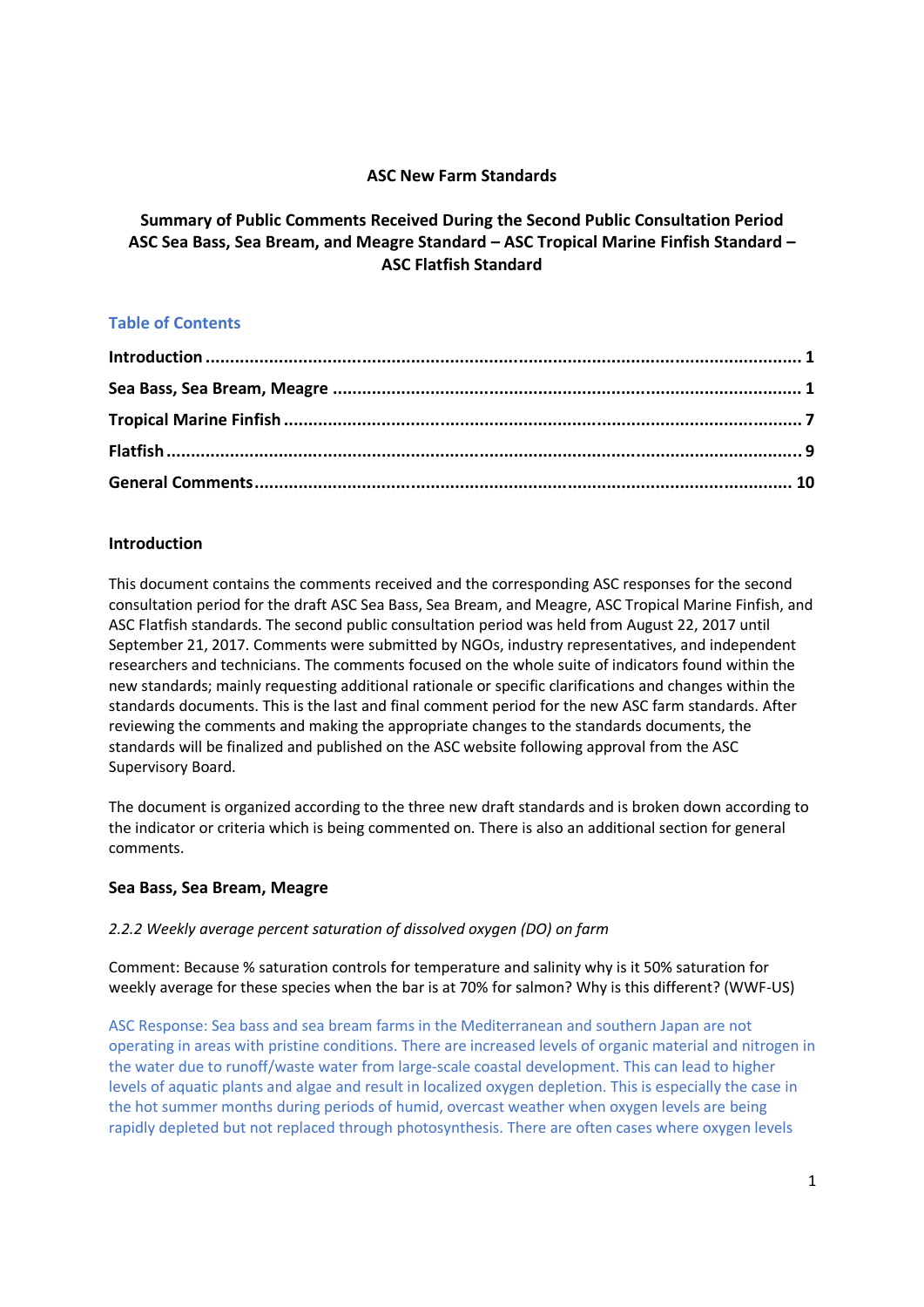fall well below 70% in the summer months irrespective of any activity going on at the farm level. This comment brings up a larger point, however, that it is important to keep in mind the different conditions faced by the various sectors of the aquaculture industry. Different regions and different species are going to present different challenges. The bar that is appropriate for the salmon industry (a sector that has existed for over 30 years) may not be appropriate for all marine finfish in all areas of the globe.

# *2.2.4 Quarterly monitoring of Total Ammonia Nitrogen, NO3, and total P levels on the farm and at a reference site*

Comment: For quarterly monitoring parameters, it is better to specify what it means by NO3 (do you mean NO3-N ?) (Aquaculture Expert, Uwajima)

## ASC Response: The standard refers specifically to nitrate, NO3.

Comment: There is no justification included as to why 4x a year is credible or valuable sampling regime? Where did this sampling protocol come from? Relevant and effective sampling procedures are an important part of the credibility of the standard. (WWF-US)

ASC Response: In reviewing over ten years of industry data from sea bass, sea bream and meagre farms as well as the data that ASC collected for the past five years from ASC certified salmon farming operations, it was found that there is very little variation from the baseline. Ocean chemistry around farm sites remains largely constant and independent of any farming activity. As part of the operational review for the ASC salmon standard the technical committee also recommended quarterly monitoring and it makes sense for the new farm standards to be in alignment for consistency.

# *2.2.5 Evidence that the type of biocides used in net antifouling are approved according to legislation in the European Union, or the United States, or Australia*

Comment: It is not clear about the rational for referring to legislations in the European Union, United States or Australian for net antifouling biocides. It will be complicated process for cross-checking the lists for producers outside those three countries. ASC should consider preparing the summary of approved lists of net antifouling biocides and active ingredients. (Aquaculture Expert, Uwajima)

## ASC Response: ASC agrees with this comment and will include provisions within the standard for equivalency with Japanese regulations.

## *3.1 Culture of non-native species*

Comment: WWF has a strong concerns about this not being consistent with the salmon standard which as of June 2017 requires that certified farms have identified or are establishing credible studies that look at the risks of establishment (more than "a proper assessment of the potential risks is desirable"). The intent behind this approach in the salmon standard should also be applied here especially given potential changes in risk of establishment due to changing environmental/climatic conditions. Non native species which have not been established in the past despite farming activities could suddenly become a much larger risk/ threat calling into question whether ASC certification of such an increased risk (if shown through credible study) is still responsible.

WWF suggests that the bass/ bream/ meagre standard includes a similar approach if these species are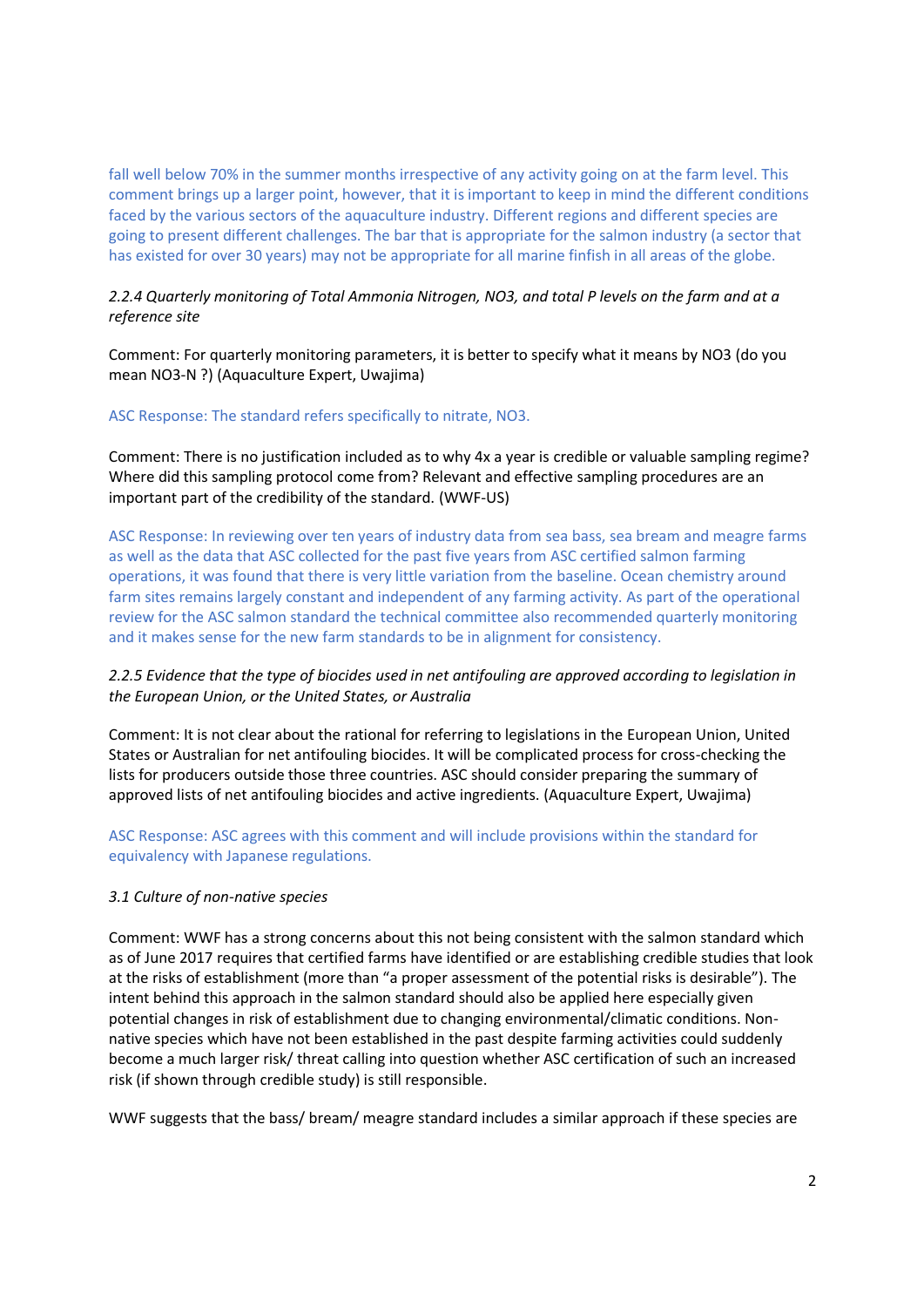## cultivated in locations where they are not native species and have not been widely established already. (WWF-US)

ASC Response: It is unclear what the commenter is referring to. Based on feedback from WWF during the initial comment period the requirement for indicator 3.1.1 (Culture of non-native species) was changed to read "None, unless the farmed species already occurs in the region at the time of the first publication of the ASC Sea Bass, Sea Bream, and Meagre Standard". Since the species in question are actually native to the regions they are currently being farmed in, this requirement basically prohibits the introduction of any non-native species. Any study to determine whether they would become established is irrelevant since they are in fact native species that already exist in the wild.

# *3.3.3 Allowance for more than two (2) escape events of 30% or more (cumulative total fish not recovered at the farm level) within 2 years*

Comment: More than one such event within 2 years should not be allowed. 2 times > 30 % within 2 years sounds very much. There are several 10.000s in one cage ? If this happens one time the owner should learn to prevent it. Salmon standard dictates 300 as maximum number of escapees per cycle.

This indicator is not strong enough. WWF suggests revisiting the approach in the salmon standard where there is both a trickle and a mass escape event standard as both are of concern to WWF. Escapes can compete with wild species of the same and different species, alter local food webs and create genetic pollution if selectively bred farmed stock bred with wild individuals of the same species. The current approach includes fish counting, so the standard should also include maximum unexplained trickle loss amount that is based on fish stocked in each pen. This number can be revised based on fish counting records. In salmon it is set at 300.

Additionally, in the salmon standard, the allowance for a mass escape event is a rare exception allowed once every 10 years if shown to be outside of a farm's control. 30% escape of a farm could represent several entire cages of a production site. WWF does not feel this standard will be credible with regard to escapes if certified farms are allowed to have such a high number of escape incidents. WWF advocates for approach and levels similar to the salmon standard where mass escape events at certified farms are only permitted once every few production cycles. (WWF-US)

ASC Response: As explained in the TOR for new ASC farm standards (https://www.asc-aqua.org/wp content/uploads/2017/07/TOR-New-ASC-Farm-Standards.pdf) and at the beginning of the Sea Bass, Sea Bream, and Meagre Standard, the new farm standards were based on content from existing ASC content after site visits and pilot audits throughout the Mediterranean and in Japan. The Sea Bass, Sea Bream, and Meagre standard was based to a large degree on the ASC salmon standard, but also took content from the WWF coordinated ASC Seriola and Cobia Dialogue Standard. In the case of escapes, since sea bass, bream, and meagre are non-anadromous and are native to the regions they are being farmed in, it was appropriate to use the content from the Seriola and Cobia Standard as opposed to the more specific content of the salmon standard that seeks to protect native spawning populations and the riverine ecologies that depend on them. The point regarding mass escapes is well taken though and the standard will be amended to only allow for one escape event of over 30% from the previous two years.

#### *3.3.4 Number of known escapes is documented and made publically available upon request*

Comment: "upon request" should be deleted. If there is a mass breaching they must be transparent about it and they should openly and timely announce that. This would also help to attract people to go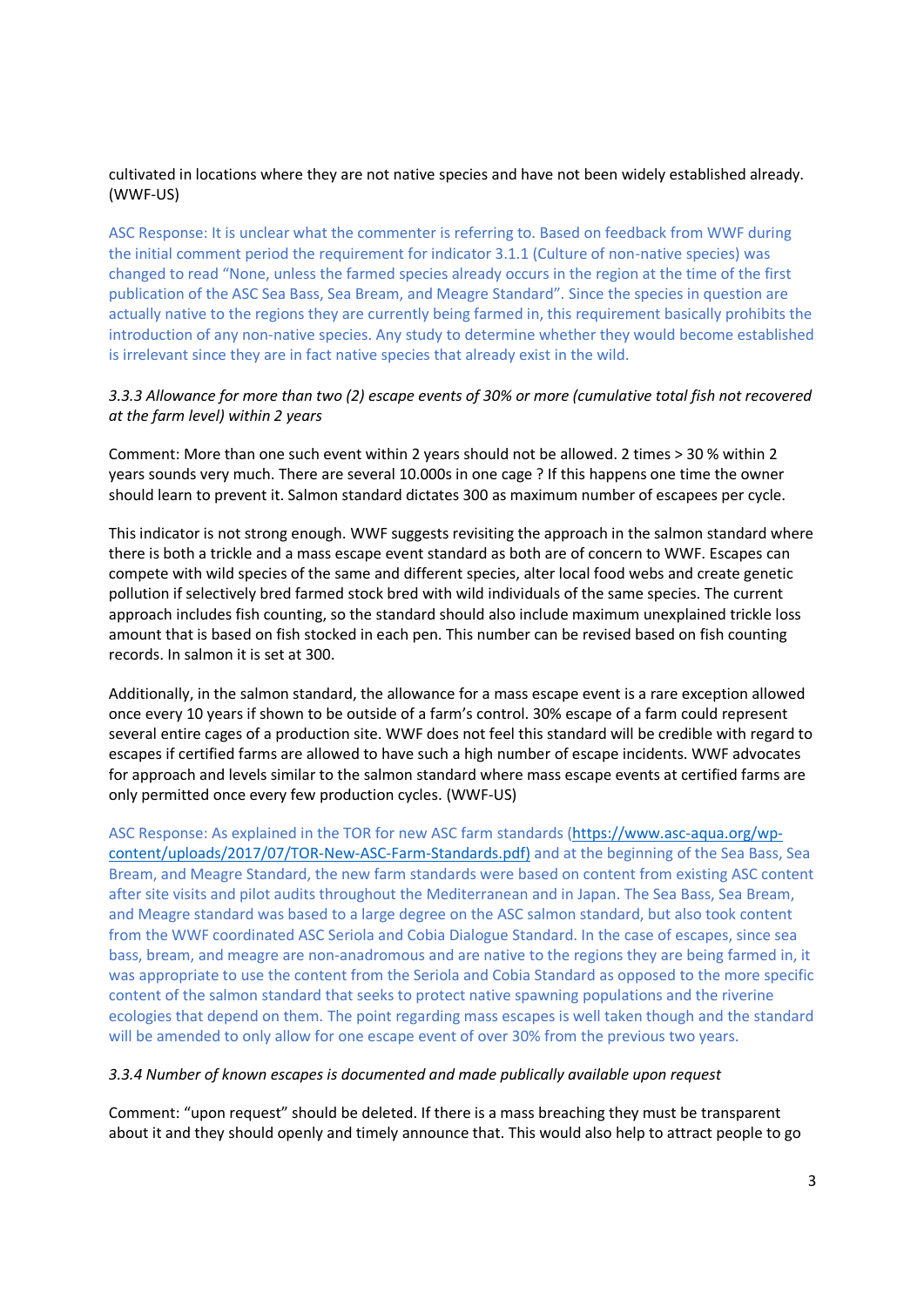#### fishing for them. (WWF-US)

ASC Response: Not all farms have access to or use web based communication formats or operate in areas where regulatory agencies address this issue. The standard requires farmers to record and document all escape events. If they operate in areas where regulatory agencies monitor this and have the resources to follow up than they are most likely already reporting their escapes (or they would be in violation of Principle 1). Otherwise the standard requires farmers to have this information on hand and available to whomever seeks it.

*3.4.1 Evidence that purchased or collected wild fingerlings are harvested from a source fishery with a public fishery assessment, for example FishSource (score of at least 6), or is in a credible fishery improvement process (FIP) moving towards an ISEAL compliant fisheries sustainability certification scheme*

Comment: WWF suggests the removal of this indicator and replacement with an indicator only allowing hatchery reared fingerlings for ASC certified bass, bream and meagre. (WWF-US)

ASC Response: Due to the pressure on already depleted wild fish stocks for the species in question this comment will be incorporated into the final draft of the ASC Sea Bass, Sea Bream, and Meagre Standard.

#### *Criterion 4.3 Responsible Sourcing of Marine Raw Materials*

Comment: As a stakeholder in this process it would have been beneficial to see the final feed standard when evaluating the overall standard for Sea Bass, bream and Meagre... not to mention all of 4.3 is irrelevant based on the variance granted by the interim solution. (WWF-US)

ASC Response: Comment is well received. The Feed Standard has been delayed, but is expected to be completed during the first part of 2018

#### *Criterion 4.2 Efficient and optimized diets*

Comment: What is a high-quality product?

One way to describe nutritional quality is quantity and composition of PUFA-s. For example, we can compare two groups of fish which are fed with feed which provide FFDR fm 1,8 and FFDR fo 3 to feed which provide FFDR 1,9 and FFDR fo 6 . The first group (FFDR 1,8 and FFDR fo 3) produced fish with omega 3/6 ratio 0,4-0,5 % and the second group produced fish with omega 3/6 ratio > 1%.

This information can be used for marketing purposes, where the fish certified by ASC standard is in a worse position, which can be a problem for fish producers. I strongly believe that we, as fish producers have to produce a high –quality product in correlation with sustainable development. (Cromaris)

ASC Response: ASC appreciates the concern of industry to produce a high-quality product, but as an organization whose mission is to reduce the impacts of aquaculture, the ASC is responsible for promoting the reduction and responsible use of wild fish in feed. The standards for FFDRm and FFDRo have been set at a level which represents best practice in terms of feeding efficiency. While we understand the importance of quality the main driver behind the standards is to promote greater sustainability.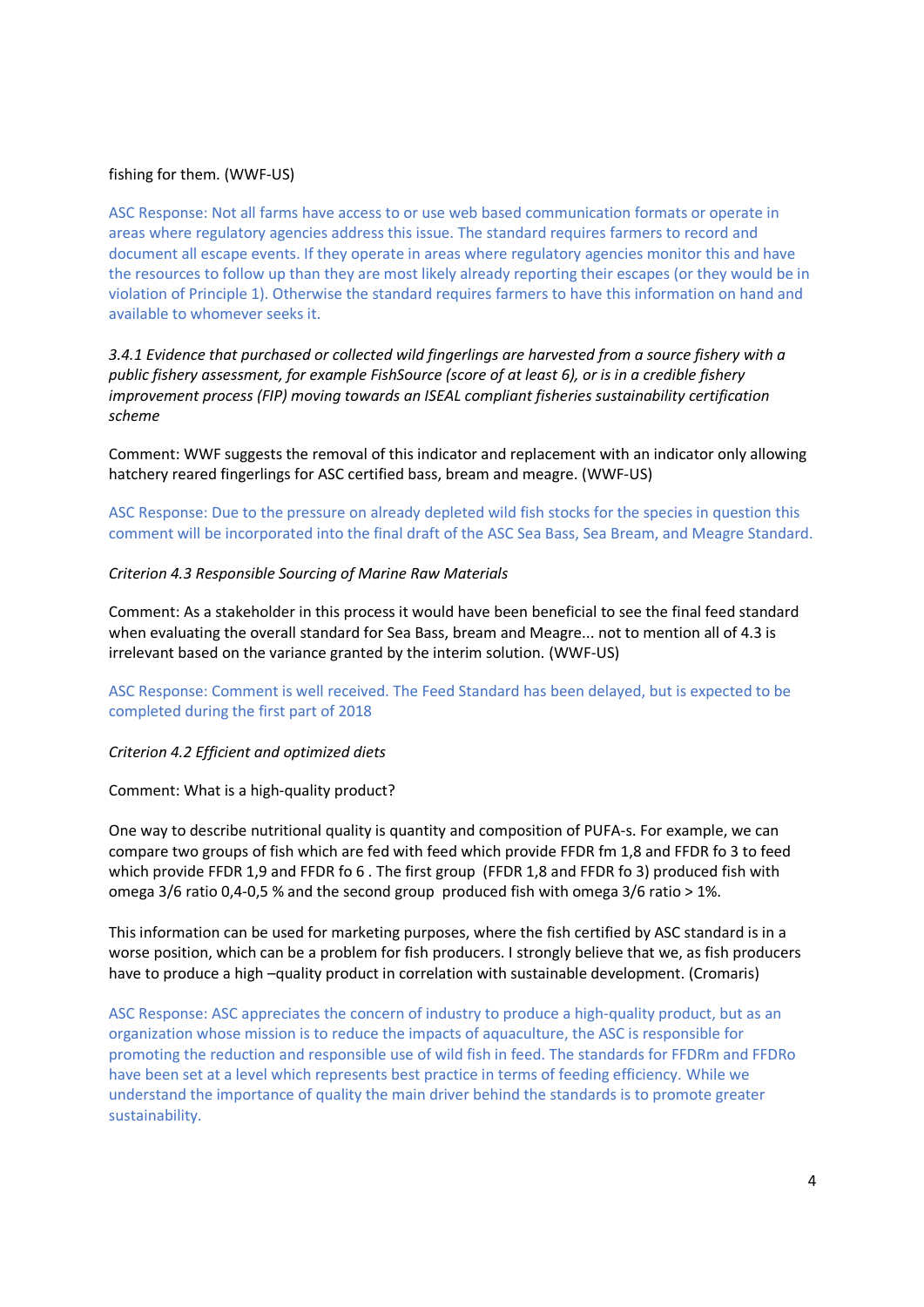Comment: FFDRm for Red Sea Bream is proposed to be below 4.5 for the first 3 years. However this is only achievable for fish harvested at around 1 kg. In Japan, Red Sea Bream are marketed at wide range of sizes from 0.8kg to 2.5kg, with average of 1.5-2kg. Those fish cultured to large size, go through a maturation and have significantly reduced FCR. Therefore, it is better to set the FFDRm according to the harvest size. Based on the Ehime prefecture's data, where more than half of the national Sea Bream are produced; 1.0-1.5kg fish had average of 5.2 FFDRm (N=13, 4.3-6.5) and 1.5-2.0kg fish had average of 6.2 FFDRm (N=8, 5.9-7.1). Therefore, we suggest 4.5 FFDRm for fish less than 1.5 kg and FFDRm 5.5 for fish more than 1.5 kg. (Aquaculture Expert, Uwajima)

ASC Response: Since the standard strives to promote greater sustainability in aquaculture, there are some trade-offs that need to be considered if a farm wishes to pursue certification. The feed efficiency requirements have been set at levels that represent best practice; as your data shows. For farms interested in certification some adjustments may have to be made in order to reach these performance levels. This may mean adjusting the ingredients of feed or as you mention harvesting smaller sized fish. In the end, the bar still has to be set at a level that will drive improvements and innovation.

Comment: It is difficult to evaluate these numbers when no (summary) data is provided contextualizing them and overall performance within the industry, the justification that "ASC has set them at the right level to encourage improvement" does not suffice. The data from producers and feed companies that is referred to in the rationale should be summarized in a transparent way showing the industry ranges, averages, etc in different locations for the different species. The performance bar should be set at a level that represents current good practice but can be achieved through improvements and innovation. This type of transparency and data is a critical part of multi-stakeholder buy in and standards formation process. This is another example where if there was a clear process for setting these numbers within the ASC core standards process, it would be easy to understand what is needed and then generally where the bar should be set. These proposed numbers are not credible without the summary data. (WWF-US)

ASC Response: Like the original WWF Aquaculture Dialogues the new ASC farm standards have set the bar for efficient and optimized diets at a level that represents current good practice. The rationale has been amended to include industry ranges for the species and regions in which they are farmed so that readers of the standard can evaluate the levels in context with the industry as a whole. Since feeding efficiency will be variable across the different species and regions this is an issue area that would need to be addressed outside of the core standards process anyways.

# *4.3.2 Prior to achieving 4.3.1 the fishmeal or fish oil used in feed must have a FishSource score of 6.0 or higher, and an 8 in the biomass category or show evidence of being engaged in a credible and time bound fisheries improvement project (FIP)*

Comment: The fishmeal fisheries are spread around the world but there is limited number of fish species that have FishSource score, and gaps where those species are located. Alternatives should be allowed if a national authority or research institute conducts robust fisheries assessment, and be able to explain sustainability of the fisheries as much as the FishSource score. In Addition, since the coverage of FishSource score is limited, ASC should propose a way to improve this situation as well as proposing alternatives. Currently those fishmeals that have FishSource score are transported across the world and this is not consistent with energy consumption and greenhouse gas emission point of view defined in 4.6. (Aquaculture Expert, Uwajima)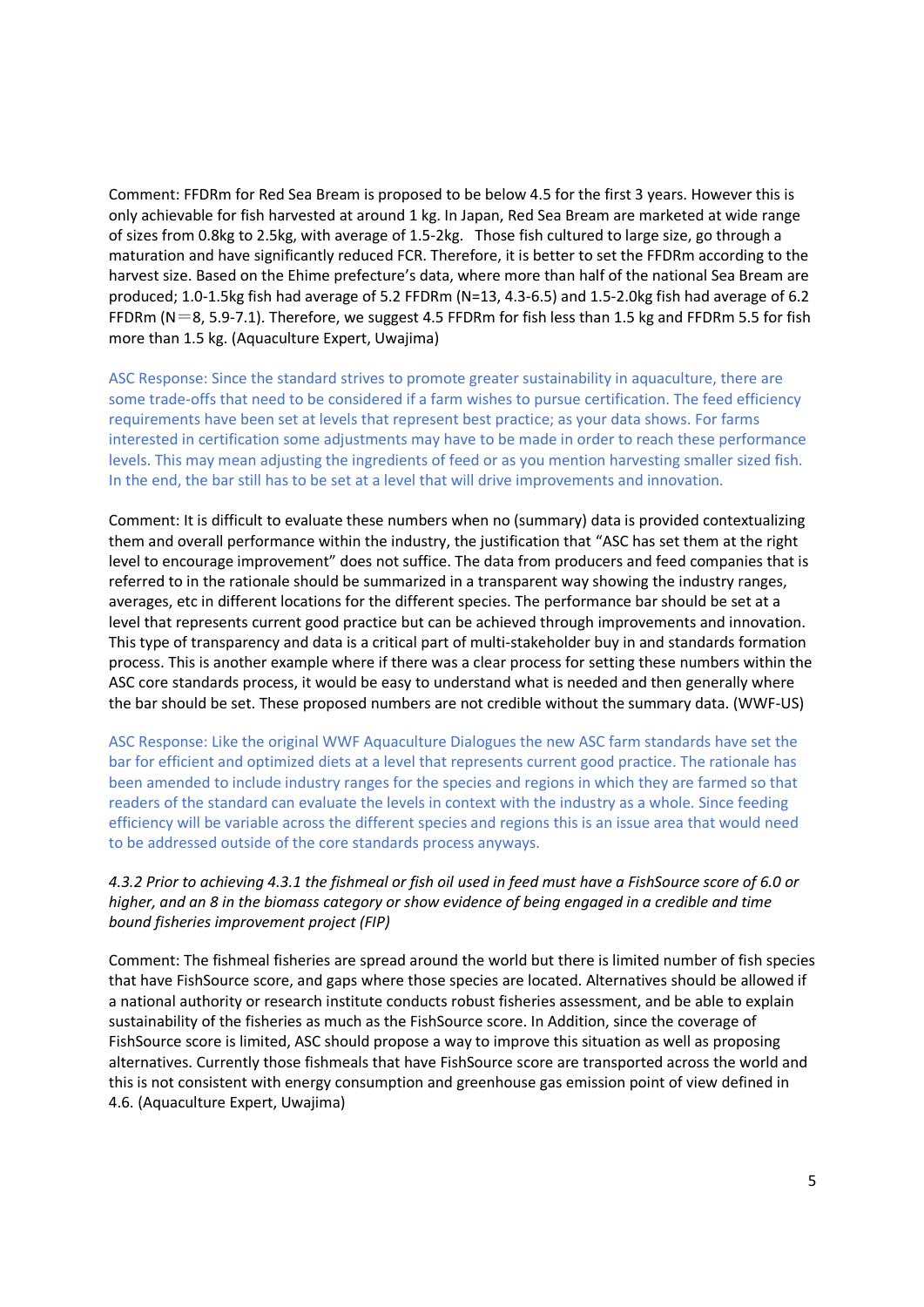ASC Response: This comment is well taken. ASC hopes that the ASC feed standard which is scheduled to be completed in early 2018 will address many of these concerns.

### *4.4.2 Documentation of the use of transgenic plant raw materials, or raw materials derived from genetically modified plants, in the feed*

Comment: Should be same text as in the salmon standard: Evidence of disclosure to the buyer of the salmon of inclusion of transgenic plant raw material, or raw materials derived from transgenic plants, in the feed. (WWF-US)

ASC Response: This requirement came out of harmonization with the other existing ASC farm standards (Seriola/Cobia, Trout and others) and only serves as a placeholder that will be superseded by the ASC feed standard when it is completed at the beginning of 2018.

## *5.2.4 Number of anti-parasiticide treatments not including freshwater, formaldehyde or hydrogen peroxide allowed per life-cycle*

Comment: WWF does not advocate for untreated fish to die. Rather, as this is a responsible aquaculture standard, what does responsible use look like? Is once per life cycle the correct allowance/ performance bar for ASC? Are all the parasiticides the same in toxicity? Why are formaldyhyde, H2o2 excluded? This is another lost opportunity with the harmonized core approach—if there was a rationale for the aims, the data needed and the ideal bar— both the parasiticide and antibiotic approaches would be easier to understand and for various stakeholders to accept. It is a very unclear area scientifically but this approach is very different from the approach in the evolving salmon standard on parasiticide use. Clarifications that are discussed in detail in salmon such as partial treatment seem to be missing here. WWF cannot accept or evaluate these two numbers without seeing the data and then understanding how these bars are set. (WWF-US)

ASC Response: The situation with sea bass and sea bream with respect to parasites is very different from salmon. The reason why one anti-parasitide treatment is allowed is due to the fact that in some areas of the Mediterranean (Greece/Turkey) fish will occasionally become infected with gill parasites and die if they are not treated. This is a very infrequent occurrence but still must be considered. Farmers only use SLICE to treat for these outbreaks. Formalyn and H2O2 are allowed because they are generally used sparingly in order to protect the fish being treated and they break down quickly and do not remain as persistent toxins in the marine environment.

### *Criterion 5.2 Chemicals and treatments*

Comment: Salmon standard: 5.2.3 All medication events that are prescribed by a veterinarian

REPEATED COMMENT: This is one of the core requirements of all ASC standards. Antibiotics have to be prescribed by a veterinarian. Should be included also in this standard. Salmon diseases are also well known.

Salmon standard 5.2.10 If more than one antibiotic treatment is used in the most recent production cycle, demonstration that the antibiotic load is at least 15% less that of the average of the two previous production cycles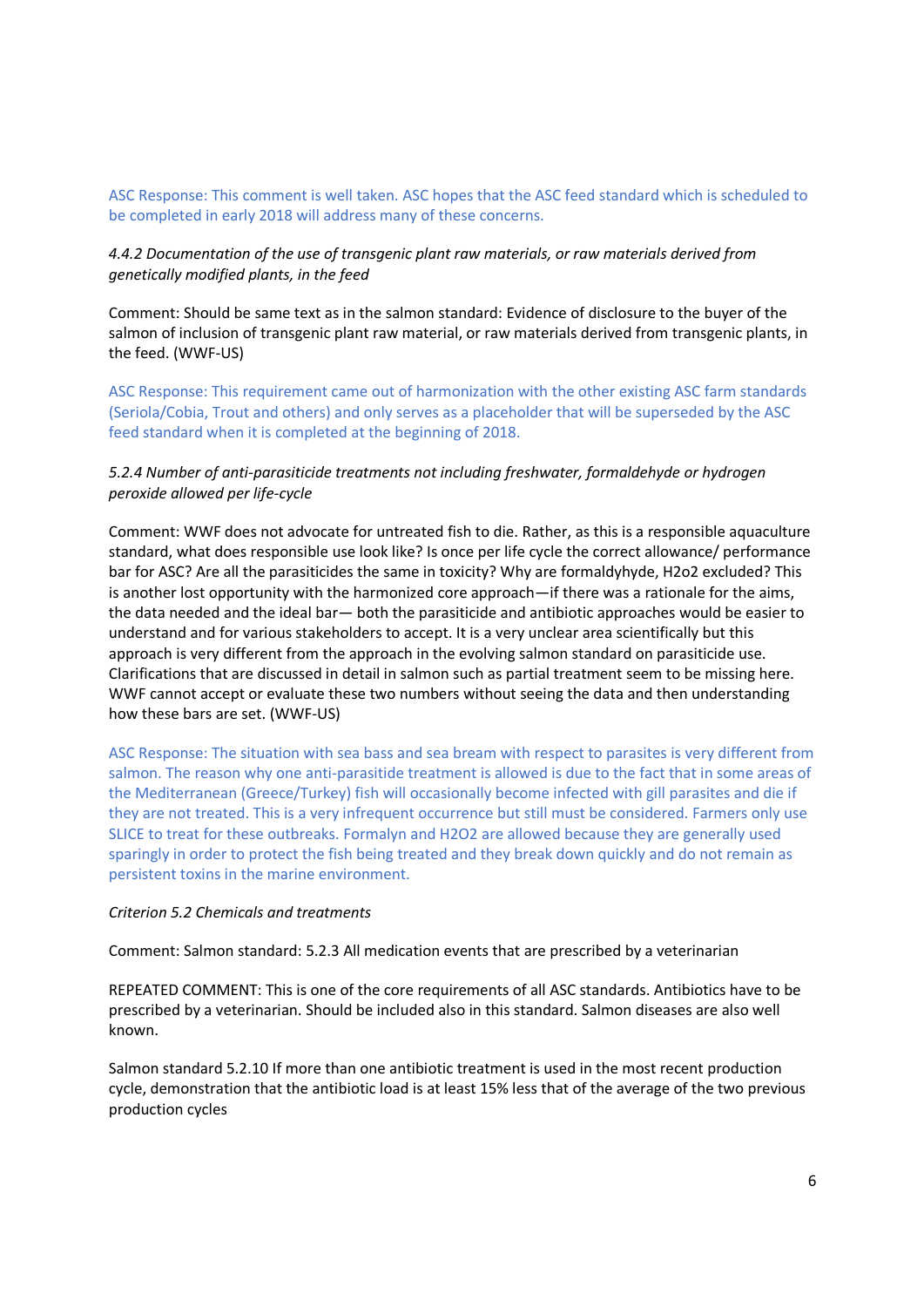REPEATED COMMENT: Should be included in the Seabass standard to encourage minimization of antibiotic usage

Salmon standard 5.2.11 Presence of documents demonstrating that the farm has provided buyers of its salmon a list of all therapeutants used in production

#### Should be added. (WWF-US)

ASC Response: The Sea Bass, Sea Bream, and Meagre Standard requires farms to have a veterinary approved fish health management plan for the identification, monitoring and control of diseases and parasites. Any medication used on a farm would have to be approved by a veterinarian. Common diseases on bass and bream farms are well known and site managers have the ability to treat these diseases on site based on veterinary approved protocols. The number of antibiotic treatments allowed in the standard is in line with best industry practice and unlike the salmon standard includes the use of antibiotics in hatcheries, so is actually a higher bar. While it is included in the salmon standard, what a farm discloses to its buyers should really be left up to any contractual agreements that are in place between these two parties and not something that can be policed by voluntary ASC audits.

#### **Tropical Marine Finfish**

#### *2.2.2 Weekly average percent saturation of dissolved oxygen (DO) on farm*

Comment: Because % saturation controls for temperature and salinity why is it 50% saturation for weekly average for these species when the bar is at 70% for salmon? Why is this different? (WWF-US)

ASC Response: As with sea bass and sea bream, most tropical marine finfish farms are not operating in areas with pristine conditions. Increased levels of organic material and higher levels of aquatic plants and algae in the water can result in localized oxygen depletion. This is especially the case in the tropics during periods of humid, overcast weather when oxygen levels are being rapidly depleted but not replaced through photosynthesis. There are often cases where oxygen levels fall well below 70% irrespective of any activity going on at the farm level. Again, different regions and different species are going to present different challenges. The bar that is appropriate for the salmon industry (a sector that has existed for over 30 years) may not be appropriate for all marine finfish in all areas of the globe.

#### *3.1.1 Culture of non-native species*

Comment: same comment as above to consider the same approach as salmon as of June 2017 on native species cultivation and evaluation of risk of establishment/ monitoring when non-natives are (WWF-US)

ASC Response: As explained earlier, the new farm standards were based on the most appropriate content from the existing ASC standards. In some cases this meant that ASC salmon content was used. The ASC Tropical Marine Finfish standard is the result of a process coordinated by WWF Coral Triangle. For this indicator, stakeholders participating in this process (formerly the WWF Grouper, Snapper, Barramundi Dialogue) felt that the WWF Seriola/Cobia Dialogue content was more appropriate.

## *3.3.3 Allowance for more than three (3) escape events of 30% or more (cumulative total fish not recovered at the farm level) within 10 years*

Comment: same comment as above. 3 escape events of over 30% over 10 years is better than what is in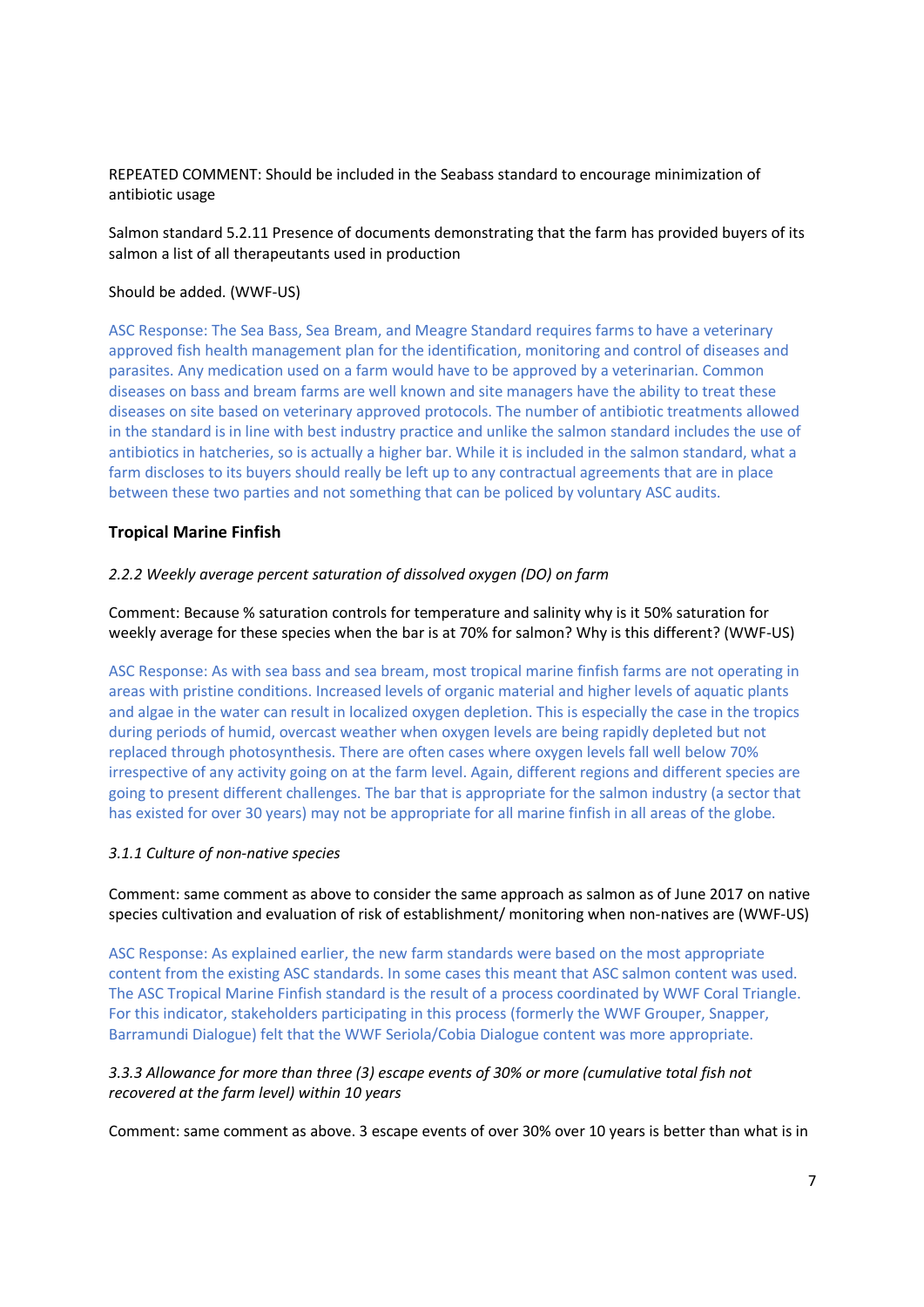the seabass/ bream/ meagre standard (2 in 2 years) but WWF would prefer to see this be closer to the Salmon standard which allows one such even every 10 years given it can be documented outside of a farm's control. There also should be an indicator (number of fish) related to the counting/ trickle escape issue. The way this is written you could have 29% of a farm (which could be multiple cages in their entirety) lose their fish and the farm could still be certified as a top environmental performer? This will be a credibility issue in the environmental community. (WWF-US)

ASC Response: Again this is based on the WWF Seriola and Cobia Dialogue Standard, but is actually more rigorous. The content was agreed to by the stakeholders involved in the WWF Grouper, Snapper, Barramundi Dialogue (participants can be found at the end of the standard document). Environmental NGOs (including WWF Coral Triangle, WWF Malaysia, and WWF Indonesia) as well as conservation minded academics participated, so it is a little confusing as to why the commenter claims that this will not be credible within the environmental community.

*3.4.1 Evidence that purchased or collected wild fingerlings are harvested from a source fishery with a public fishery assessment, for example FishSource (score of at least 6), or is in a credible fishery improvement process (FIP) moving towards an ISEAL compliant fisheries sustainability certification scheme*

Comment: WWF recommends deleting this entire indicator and replacing it with requirement that all fingerlings come from a hatchery source for ASC certified TMFF. (WWF-US)

ASC Response: Based on the stock status and management of the species in question ASC agrees with this comment and will amend the standard accordingly. This will make the sourcing of fingerlings more straight forward for producers and auditors and avoid controversy surrounding the use of depleted stocks for sourcing.

## *Principle 4*

Comment: same comments as above on feed section, including for the FFDR for the different species and timelines for them. Need transparent data, goals and rationale... (WWF-US)

ASC Response: The participants of the WWF Grouper, Snapper, and Barramundi Dialogue carefully reviewed FFDR data from producers and feed companies. Through transparent discussions during the Dialogue thresholds were set at levels to incentivize producers to make meaningful improvements in efficiency and to optimize the use of marine ingredients in feed. These levels will decrease in three year increments in order to continue to drive improvement and innovation.

#### *5.2.5 Number of treatments of antibiotics over the most recent production cycle*

Comment: same comments as above. This is critical as these numbers are currently set the same without a sense of what current use is, best practice and how those tie to these numbers. This is a huge, credibility risk for ASC. If 3 uses is not best practice, the entire standard looks very weak. This is also a very visible issue that many will look at AND benchmark against so it needs to be very clear why level is set at 3 for all the 3 species in this standard.

ASC Response: The allowance for 3 antibiotic treatments (including the hatchery) is actually a higher bar than that set for ASC salmon even though tropical marine finfish species have a similar growout period. Generally speaking tropical marine finfish aquaculture is a much less developed industry than salmon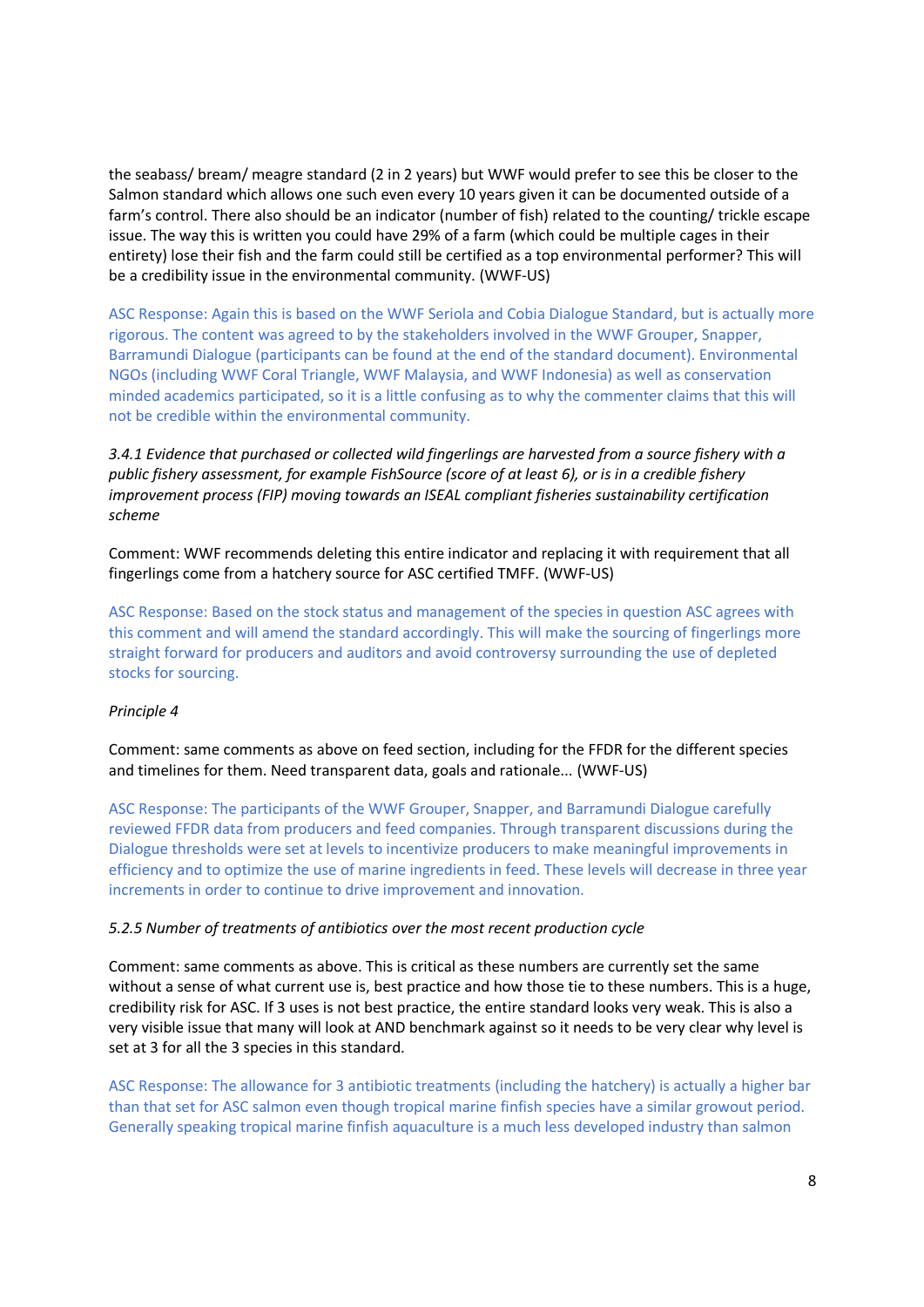aquaculture; without the advantage of years of research into vaccine production and common disease treatments. The participants in the WWF Grouper, Snapper, and Barramundi Dialogue thought that by the setting the bar equivalent or higher to that of salmon, they were actually establishing quite a high threshold with respect to anti-biotic use.

# **Flatfish**

# *3.1.1 Culture of a non-native species*

## Comment: Same as above (WWF-US)

ASC Response: Many flatfish species that are farmed throughout the world are non-native to the region that they are being farmed in. However, they standard stipulates that they must be farmed in aquaculture systems that ensure farmed animals cannot escape and become established in the wild.

## *3.3.3 Number of known escapes is documented and made publically available upon request*

# Comment: Same as above (WWF-US)

ASC Response: Again, not all farms have access to or use web based communication formats or operate in areas where regulatory agencies address this issue. The standard requires farmers to record and document all escape events. If they operate in areas where regulatory agencies monitor this and have the resources to follow up than they are most likely already reporting their escapes (or they would be in violation of Principle 1). Otherwise the standard requires farmers to have this information on hand and available to whomever seeks it.

*3.4.1 Evidence that purchased or collected wild fingerlings are harvested from a source fishery with a public fishery assessment, for example FishSource (score of at least 6), or is in a credible fishery improvement process (FIP) moving towards an ISEAL compliant fisheries sustainability certification scheme*

Comment: Same as above. (WWF-US)

ASC Response: ASC agrees with this comment and will amend the standard accordingly.

## *5.2.5 Number of treatments of antibiotics over the most recent production cycle*

Comment: again, same comments as above. Zero is clearly top level for parasiticide but why is 3 antibiotic treatments the appropriate level here? Highly visible credibility issue. Will not benchmark/ be perceived well by others in environmental community/ ratings schemes.(WWF-US)

ASC Response: Prophylactic use of antibiotics is actually quite common in flatfish production in Asia. The standard, which specifies that only 3 treatments are allowed per life cycle including fingerling production in hatcheries is actually a higher bar than is set for ASC salmon which has similar grow out periods. As with tropical marine finfish, flatfish aquaculture is a much less developed industry than salmon without the advantage of years of research into vaccine production and common disease treatments. Clearly the standard is quite ambitious and definitely represents best practice within the sector.